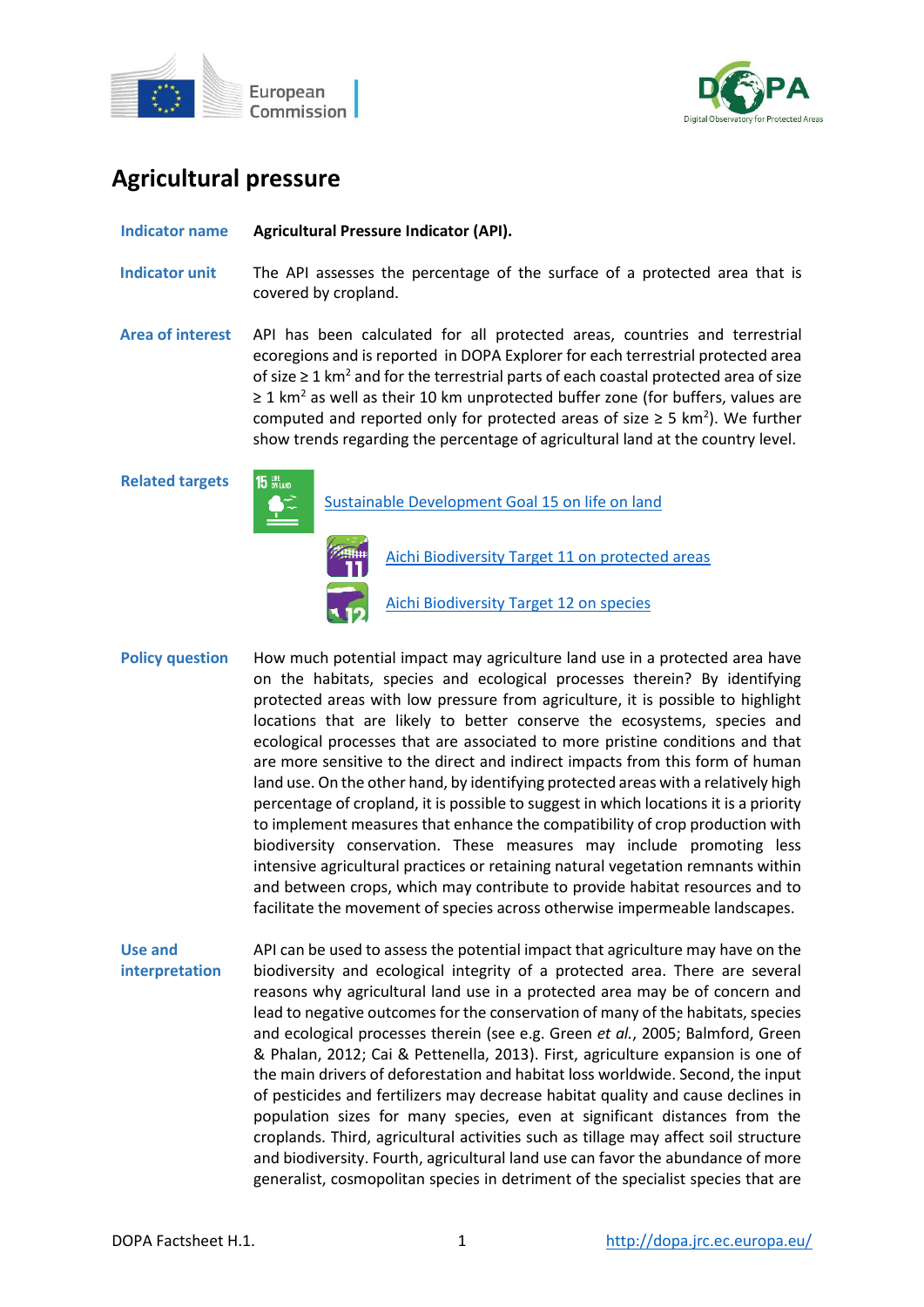associated to largely undisturbed habitats, which are usually those species of higher conservation concern, as well as promote the spread of invasive alien species. Although the API does not separately evaluate each of these pressures or potential effects, it provides a general assessment of the potential combined magnitude of all these impacts that may be associated to agricultural land use in a protected area.

In DOPA Explorer, for each terrestrial and coastal protected area of size  $\geq 1$  km<sup>2</sup> and their 10 km unprotected buffer zone we provide the map and coverage statistics by cropland (Figure 1). Trends on agricultural land at the country level provided by the FAO are also displayed (Figure 2) in the country section.



**Figure 1.** Cropland map and percentage of coverage inside and outside (10 km unprotected buffer zone) of a protected area.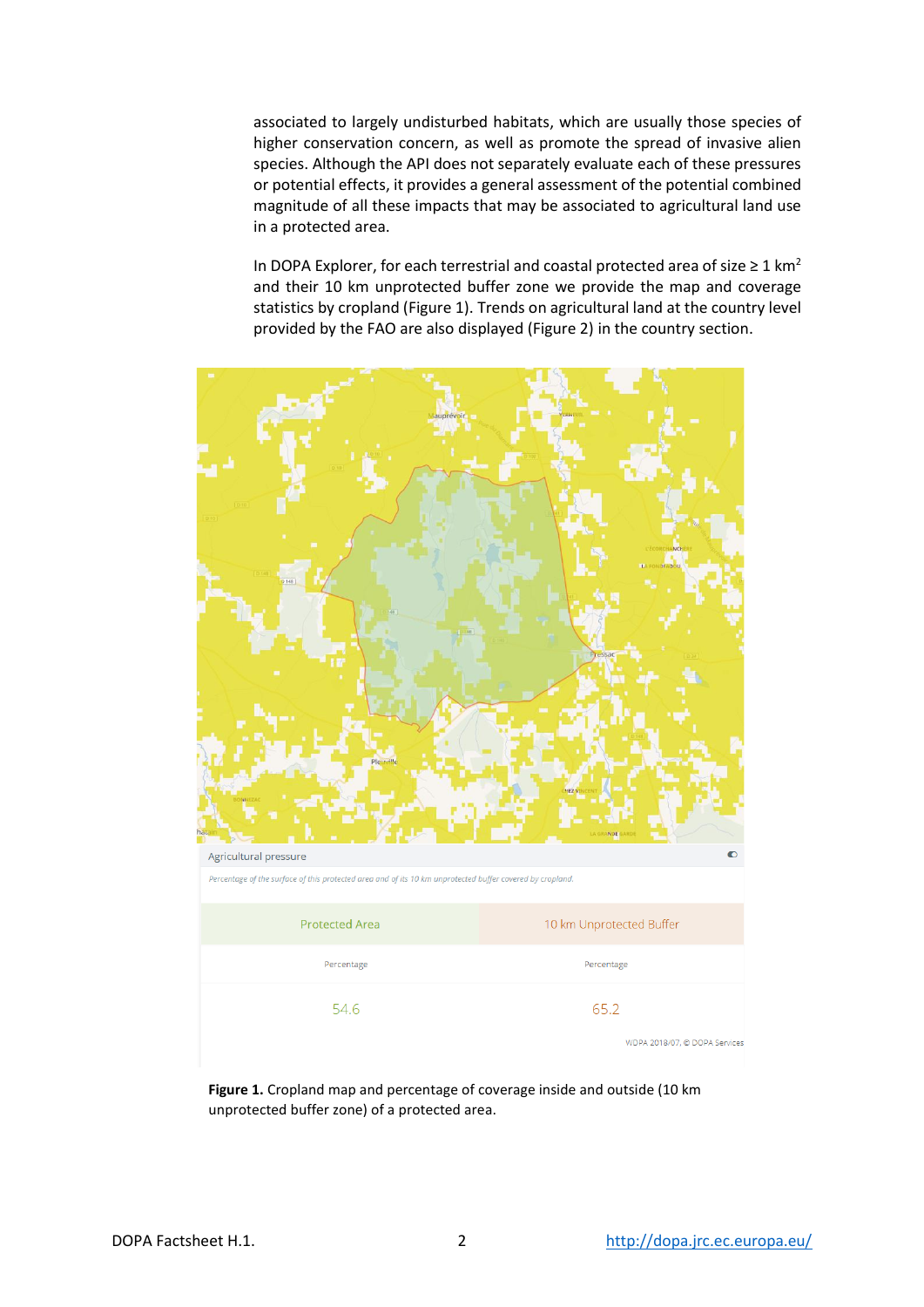

**Figure 2.** Temporal changes in agricultural land in the country as displayed in DOPA Explorer.

- Key caveats Not all agricultural activities are detrimental, or not all are equally detrimental, for biodiversity conservation. In particular, traditional and lowintensity agricultural land use may be compatible with the conservation values for which a protected area is declared. The magnitude of the effects of agriculture is variable across species, although in general these effects will be larger and more detrimental for those species specialized in relatively pristine and undisturbed habitats, which are in many cases those most endangered and in need of more conservation efforts. In some cases, however, certain types of agricultural land use are necessary to conserve the species for which protected areas are declared, particularly in those areas where biodiversity has coexisted with low-intensity agriculture for long periods, such as in some European landscapes. For example, some species like steppe birds living in farmland habitats are declining in Europe mainly because of agricultural intensification and, to a lower extent, because of the loss of cropland area by woodland expansion after rural land abandonment. The different types of croplands in the protected areas (e.g. tree or herbaceous, irrigated or not, high-intensity or low-intensity, with or without natural vegetation remnants, etc.), and their different impacts for conservation in general or for certain species in particular, are not separately disclosed by the API. There is however clear evidence that a high pressure from agricultural land use is in general correlated with clearly negative impacts on many habitats, species and ecosystem processes.
	- A significant pressure from agriculture on protected areas may come from croplands outside a protected area (even if near it), such as the effects of pesticides or the proliferation of edge-affiliated, cosmopolitan species. The current API has therefore been also computed for a 10 km unprotected buffer zone around the protected areas of size  $\geq 5$  km<sup>2</sup>.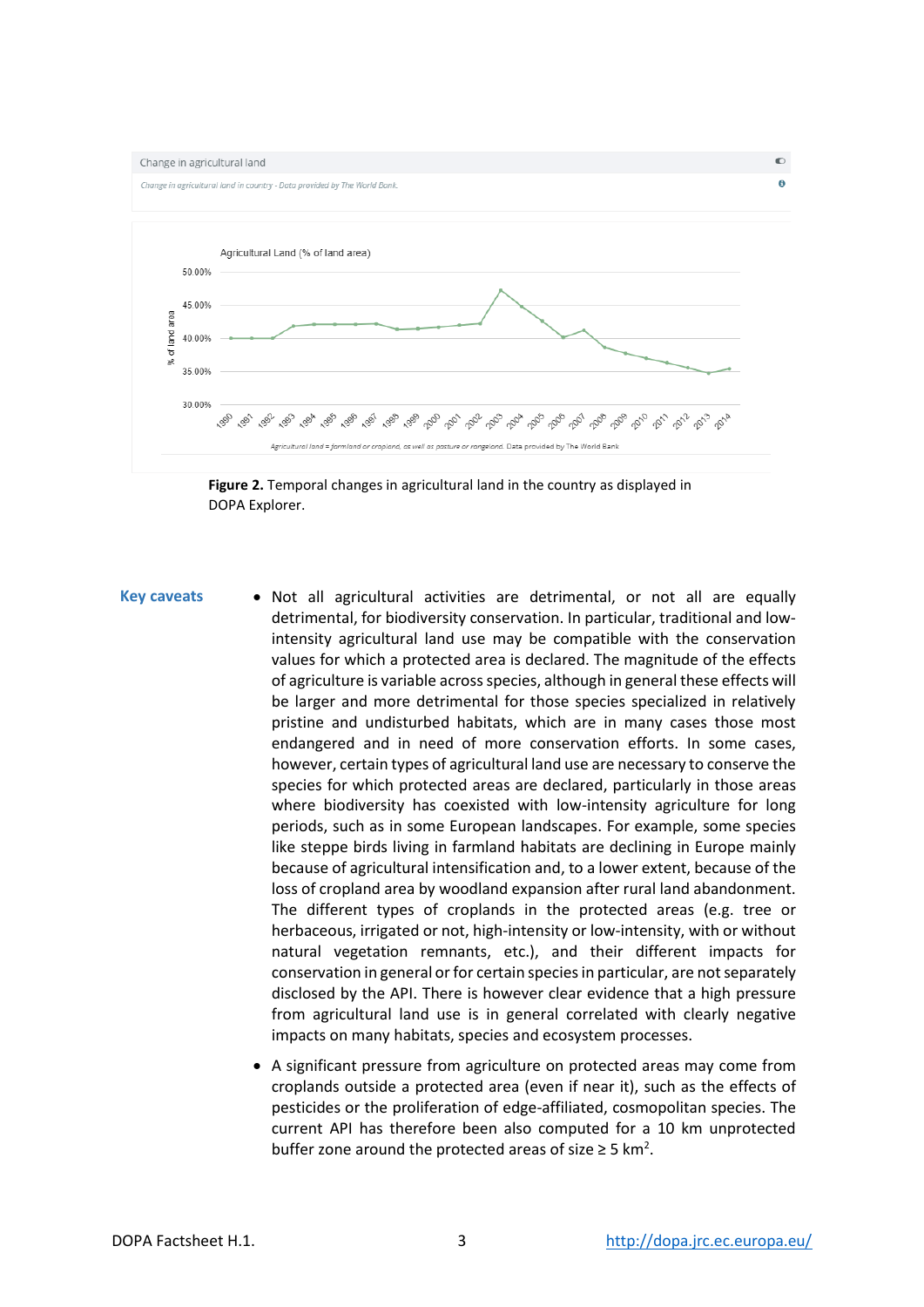- The dataset used for the computation of the API is the Copernicus Global 100m Land Cover map (see section below on methodology), that has 2019 as the baseline year, with a planned timeliness of yearly updates, which will enable DOPA to monitor over time the agricultural pressure in protected areas. Furthermore, the consistency of such layer at global scale ensures the reliability of comparisons of the API values for protected areas in different countries or regions.
- **Indicator status** Operational indicator based on standard GIS analysis.

## **Available data and documentation**

- **Data available** API values are available in DOPA Explorer for each terrestrial and coastal protected area of size  $\geq 1$  km<sup>2</sup> and its 10 km unprotected buffer zone. The values computed can be further compared at country and ecoregion levels, on the DOPA Explorer website: <http://dopa-explorer.jrc.ec.europa.eu/> . Trends on agricultural land at the country level provided by the FAO are also displayed.
- **Data updates** Planned with each update of DOPA.
- **Codes** The processing of the API has been done using GRASS. More details are provided in the Documentation section of the DOPA web site, see <http://dopa.jrc.ec.europa.eu/>

## **Methodology**

- **Methodology** The API is calculated for DOPA Explorer as the percentage area of class 40 ("Cultivated and managed vegetation/agriculture (cropland)") of the Land Cover map within each protected area. UNESCO Biosphere Reserves were discarded as well as protected areas with known areas but undefined boundaries. The API uses the World Database on Protected Areas (WDPA) and Copernicus Global 100m Land Cover map for the baseline year 2019 (Buchhorn, M., *et al* 2020) as inputs. The Copernicus Global 100m Land Cover map provides land cover data according to a LLCS based legend with 23 classes and with an overall accuracy of 80% (Buchhorn, M., *et al* 2020). Trends regarding country coverage by agricultural land are provided directly by a web service from the World Bank.
- **Input datasets** The indicator uses the following input datasets:

### Protected Areas

- WDPA of January 2021 (UNEP-WCMC & IUCN, 2021).
	- o Latest version available from: [www.protectedplanet.net](http://www.protectedplanet.net/)

### Country boundaries

Country boundaries are built from a combination of GAUL country boundaries and EEZ exclusive economic zones (see Bastin *et al.*, 2017).

Global Administrative Unit Layers (GAUL), revision 2015.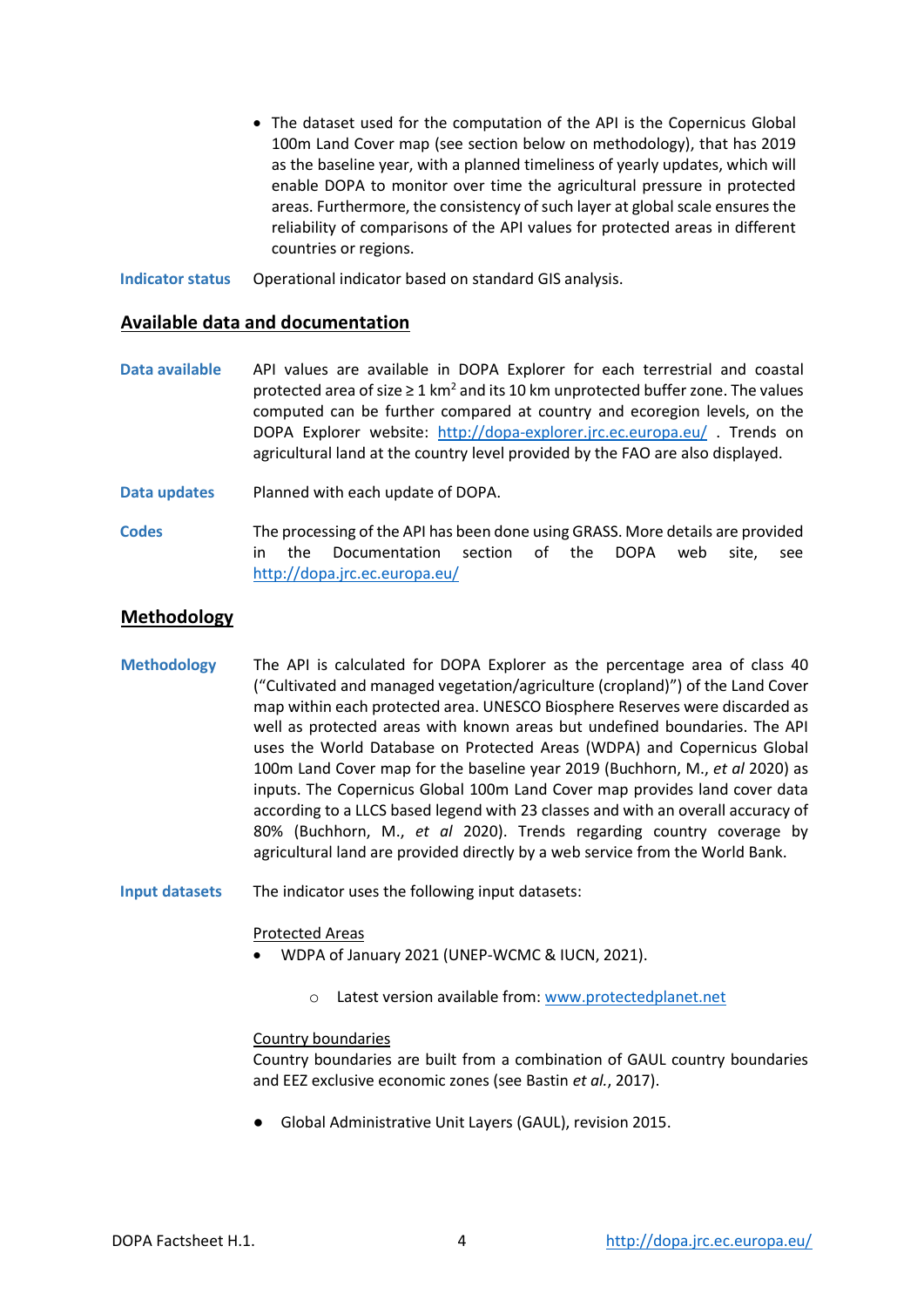- o Latest version available online: <http://www.fao.org/geonetwork/srv/en/metadata.show?id=12691>
- Exclusive Economic Zones (EEZ) v9 (2016-10-21)
	- o Latest version available from: <http://www.marineregions.org/downloads.php>

#### Terrestrial Ecoregions of the World

- TEOW (Olson *et al.*, 2001)
	- o Latest version available from: [https://www.worldwildlife.org/publications/terrestrial-ecoregions-of](https://www.worldwildlife.org/publications/terrestrial-ecoregions-of-the-world)[the-world](https://www.worldwildlife.org/publications/terrestrial-ecoregions-of-the-world)

#### Agricultural Areas

- Copernicus Global Land Operations, Global 100m Land Cover map for the year 2019 (Buchhorn, M., *et al* 2020)
	- o Latest version available from: <https://land.copernicus.eu/global/products/lc>
- Country temporal trends from the FAO provided by the World Bank:
	- o Percentage of agricultural land is available from: [http://databank.worldbank.org/data/reports.aspx?source=2&type=](http://databank.worldbank.org/data/reports.aspx?source=2&type=metadata&series=AG.LND.AGRI.K2) [metadata&series=AG.LND.AGRI.K2](http://databank.worldbank.org/data/reports.aspx?source=2&type=metadata&series=AG.LND.AGRI.K2)
- **References** Balmford, A., Green, R., & B. Phalan (2012). What conservationists need to know about farming. *Proc Biol Sci*., 279(1739): 2714–2724. <http://dx.doi.org/10.1098/rspb.2012.0515>

Bastin, L., *et al.* (2017). Processing conservation indicators with Open Source tools: Lessons learned from the Digital Observatory for Protected Areas. In: *Free and Open Source Software for Geospatial (FOSS4G)* Conference Proceedings: Vol 17, Article 14. August 14-19, 2017, Boston, MA, USA. <http://scholarworks.umass.edu/foss4g/vol17/iss1/14>

Cai, M. & D. Pettenella (2013). Protecting biodiversity outside protected areas: can agricultural landscapes contribute to bird conservation on Natura 2000 in Italy? *Journal of Environmental Engineering and Landscape Management*, 21(1): 1-11. <https://doi.org/10.3846/16486897.2012.663089>

Green, R.E., *et al.* (2005). Farming and the fate of wild nature. *Science*, 307(5709): 550-555. <http://dx.doi.org/10.1126/science.1106049>

Buchhorn, M.; Smets, B.;Bertels, L.; De Roo, B.;Lesiv, M.; Tsendbazar, N.E., Linlin, L., Tarko, A.(2020): Copernicus Global Land Service: Land Cover 100m: Version 3Globe 2015-2019: Product User Manual; Zenodo, Geneve, Switzerland, September 2020; http://dx.doi.org/10.5281/zenodo.3938963